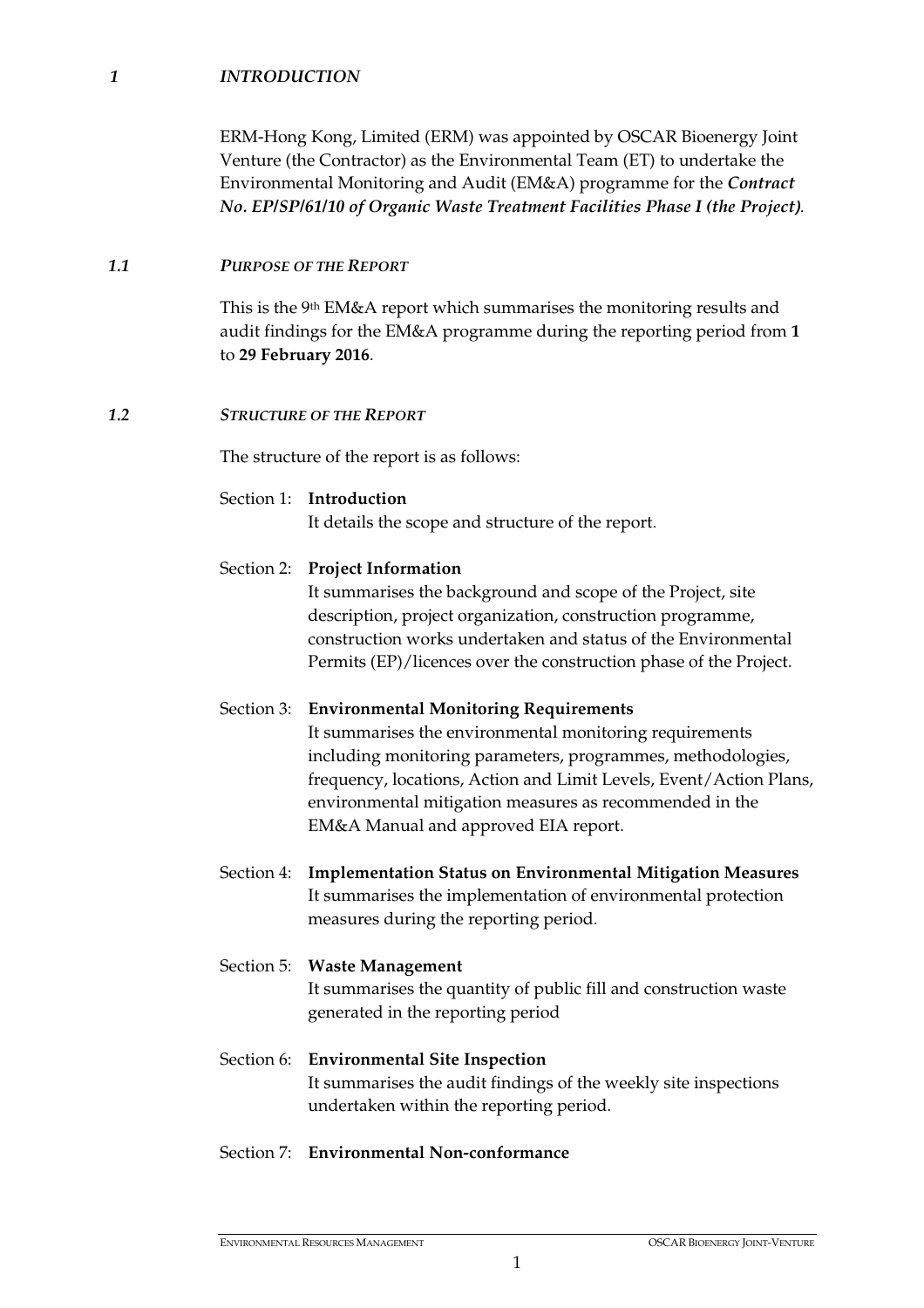It summarises any exceedance of environmental performance standard, environmental complaints and summons received within the reporting period.

# Section 8: **Further Key Issues**

It summarises the impact forecast and monitoring schedule for the next reporting month.

Section 9: **Conclusions**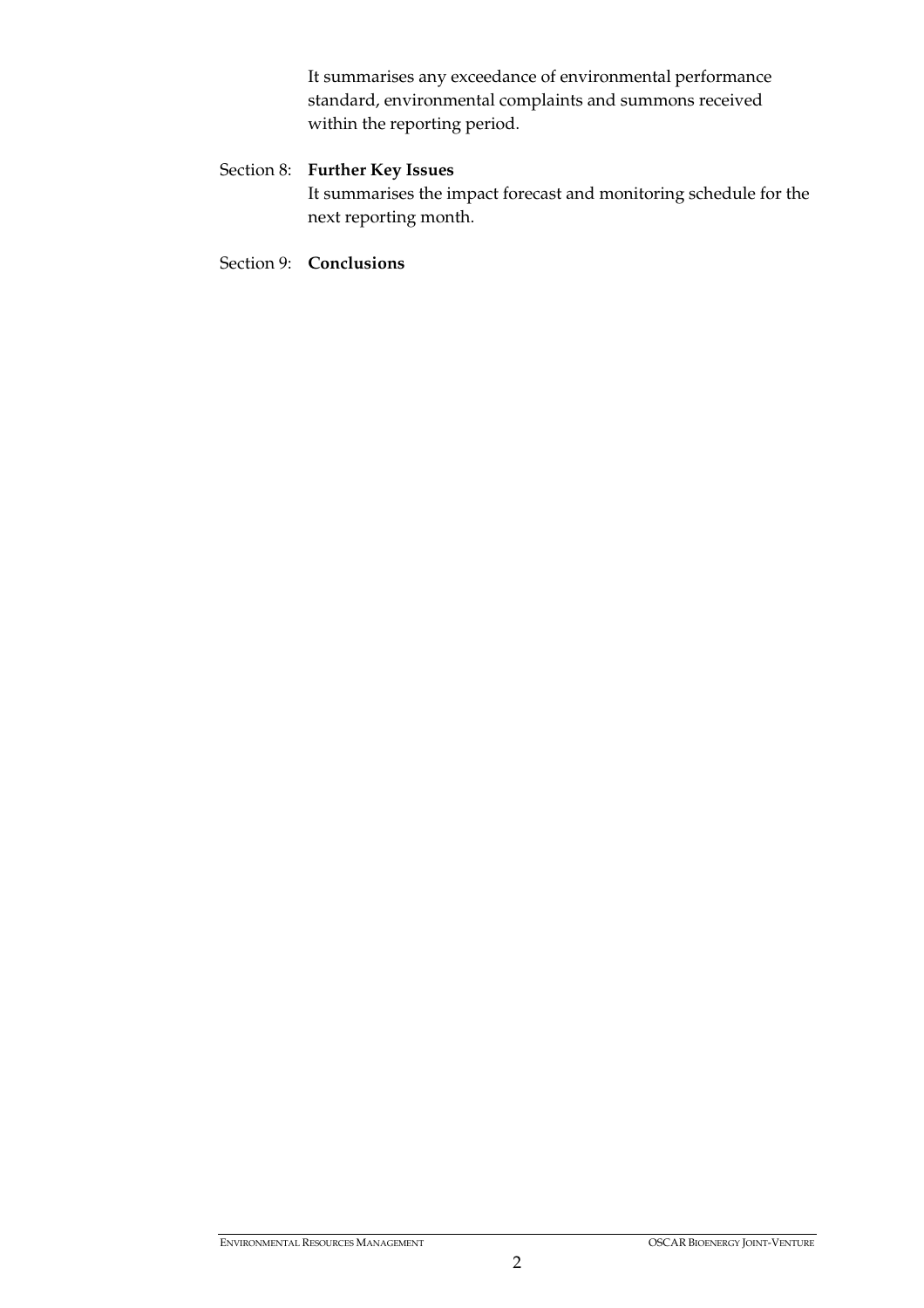#### *2 PROJECT INFORMATION*

#### *2.1 BACKGROUND*

The Organic Waste Treatment Facilities (OWTF) Phase I development (hereinafter referred to as "the Project") is to design, construct and operate a biological treatment facility with a capacity of about 200 tonnes per day and convert source-separated organic waste from commercial and industrial sectors (mostly food waste) into compost and biogas through proven biological treatment technologies.

The environmental acceptability of the construction and operation of the Project had been confirmed by findings of the associated Environmental Impact Assessment (EIA) Study completed in 2009. The Director of Environmental Protection approved this EIA Report under the Environmental Impact Assessment Ordinance (EIAO) (Cap. 499) in February 2010 (Register No.: AEIAR-149/2010) (hereafter referred to as the approved EIA Report). Subsequent Report on Re-assessment on Environmental Implications and Report on Re-assessment on Hazard to Life Implications were completed in 2013, respectively.

An Environmental Permit (EP) (No. EP-395/2010) was issued by the Environmental Protection Department (EPD) to the EPD, the Permit Holder, on 21 June 2010 and varied on 18 March 2013 (No. EP-395/2010/A) and 21 May 2013 (No. EP-395/2010/B), respectively. The Design Build and Operate Contract for the OWTF (Contract No. EP/SP/61/10 Organic Waste Treatment Facilities Phase I (the Contract)) was awarded to SITA Waste Services Limited, ATAL Engineering Limited and Ros-Roca, Sociedad Anonima jointly trading as the OSCAR Bioenergy Joint Venture (OSCAR or the Contractor). A Further EP (No. FEP-01/395/2010/B) was issued by the EPD to the OSCAR on 16 February 2015. Variation to both EPs No. EP-395/2010/B and No. FEP-01/395/2010/B were made in December 2015. The latest EPs, No. EP-395/2010/C and No. FEP-01/395/2010/C, were issued by the EPD on 21 December 2015.

Under the requirements of Condition 5 of the EP (No. FEP-01/395/2010/C), an Environmental Monitoring and Audit (EM&A) programme as set out in the Agreement No. CE7/2008 (EP) EM&A Manual (hereinafter referred to as EM&A Manual) is required to be implemented. ERM-Hong Kong, Ltd (ERM) has been appointed by OSCAR as the Environmental Team (ET) to undertake the EM&A programme for the Contract.

The construction works commenced on 21 May 2015 and are scheduled for completion by April 2017.

### *2.2 GENERAL SITE DESCRIPTION*

The Project Site is located at Siu Ho Wan in North Lantau with an area of about 2 hectares. The layout of the Project Site is illustrated in *Annex A*.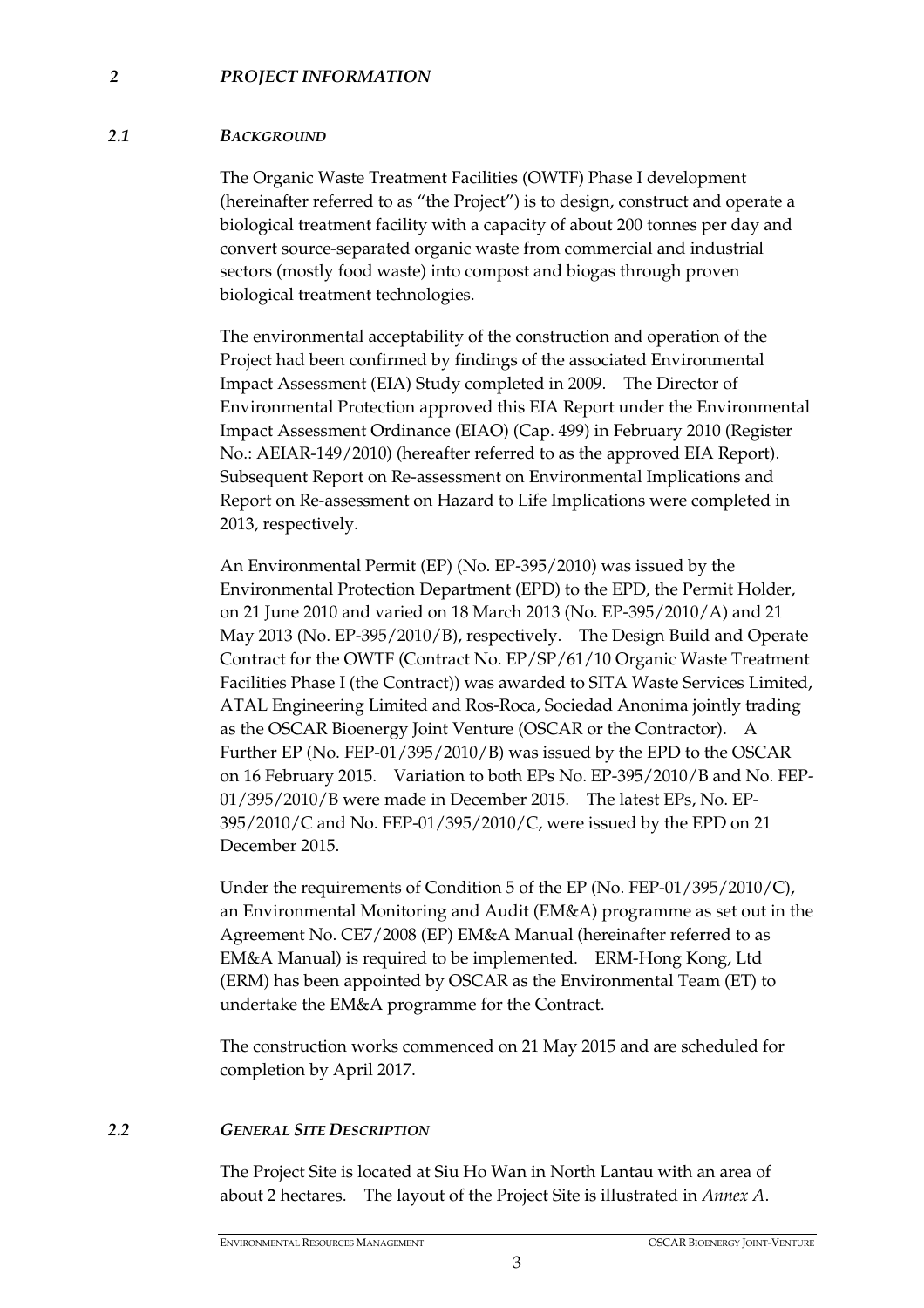#### *2.3 CONSTRUCTION ACTIVITIES*

A summary of the major construction activities undertaken in the reporting period is shown in *Table 2.1*. The locations of the construction activities are shown in *Annex B*. The construction programme of the Project is presented in *Annex C*.

#### *Table 2.1 Summary of Construction Activities Undertaken in the Reporting Period*

#### **Construction Activities Undertaken**

- Excavation, Earthling Installation and Concrete Footing Works for Building 1;
- Construction and Superstructure Works for Building 2;
- Construction, Superstructure and Sheet Pile Extraction Works for AD Tank;
- Construction Works for Boundary Wall; and
- Excavation Works for Biogas Holder Area.

#### *2.4 PROJECT ORGANISATION AND MANAGEMENT STRUCTURE*

The project organisation chart and contact details are shown in *Annex D*.

#### *2.5 STATUS OF ENVIRONMENTAL APPROVAL DOCUMENTS*

A summary of the valid permits, licences, and/or notifications on environmental protection for this Project is presented in *Table 2.2*.

#### *Table 2.2 Summary of Environmental Licensing, Notification and Permit Status*

| <b>Permit/Licences/</b>   | Reference             | <b>Validity Period</b> | <b>Remarks</b>       |
|---------------------------|-----------------------|------------------------|----------------------|
| <b>Notification</b>       |                       |                        |                      |
| Environmental             | FEP-01/395/2010/C     | Throughout the         | Permit granted on 21 |
| Permit                    |                       | Contract               | December 2015        |
|                           |                       |                        |                      |
| Notification of           | Ref No. 386715        | Throughout the         |                      |
| <b>Construction Works</b> |                       | Contract               |                      |
| under the Air             |                       |                        |                      |
| Pollution Control         |                       |                        |                      |
| (Construction Dust)       |                       |                        |                      |
| Regulation                |                       |                        |                      |
| <b>Effluent Discharge</b> | WT00021482-2015       | 21 May $2015 - 31$     | Approved on 21 May   |
| License                   |                       | May 2020               | 2015                 |
| <b>Construction Noise</b> | GW-RW0001-16          | 15 January 2016 -      | Permit granted on 4  |
| Permit                    |                       | 14 July 2016           | January 2016         |
|                           |                       |                        |                      |
| <b>Chemical Waste</b>     | WPN 5213-961-         | Throughout the         | Approved on 29 April |
| Producer Registration     | O <sub>2231</sub> -01 | Contract               | 2015                 |
| Waste Disposal            | Account number:       | Throughout the         |                      |
| <b>Billing Account</b>    | 702310                | Contract               |                      |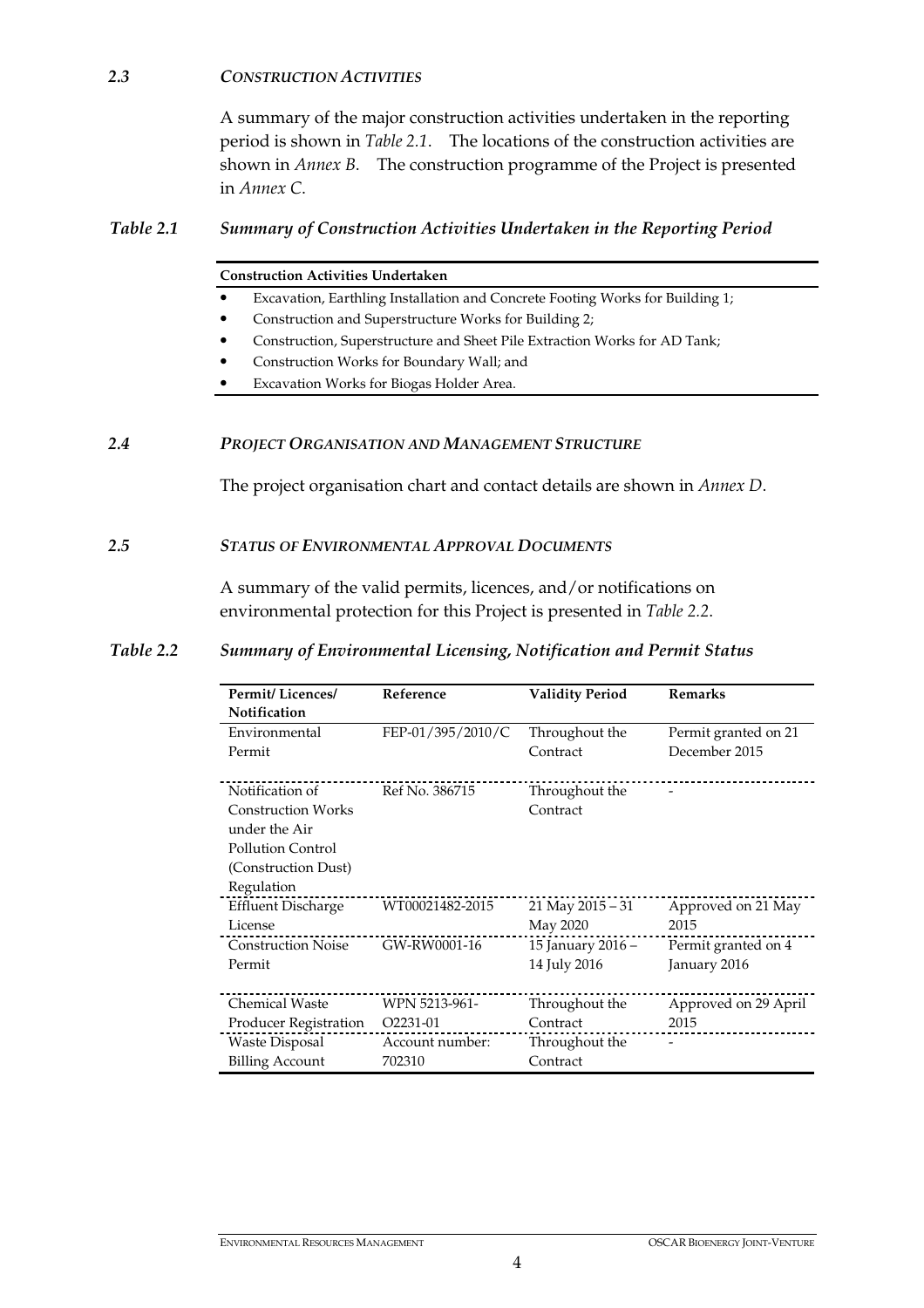## *3 ENVIRONMENTAL MONITORING REQUIREMENT, ENVIRONMENTAL MITIGATION MEASURES*

All the relevant environmental mitigation measures listed in the EIA Report and EM&A Manual are summarised in *Annex E*.

According to the EM&A Manual and EP requirement, no air quality, noise and water quality monitoring is required.

Bi-weekly landscape and visual audit is required to ensure that the design, implementation and maintenance of landscape and visual mitigation measures recommended in the EIA Report are fully achieved.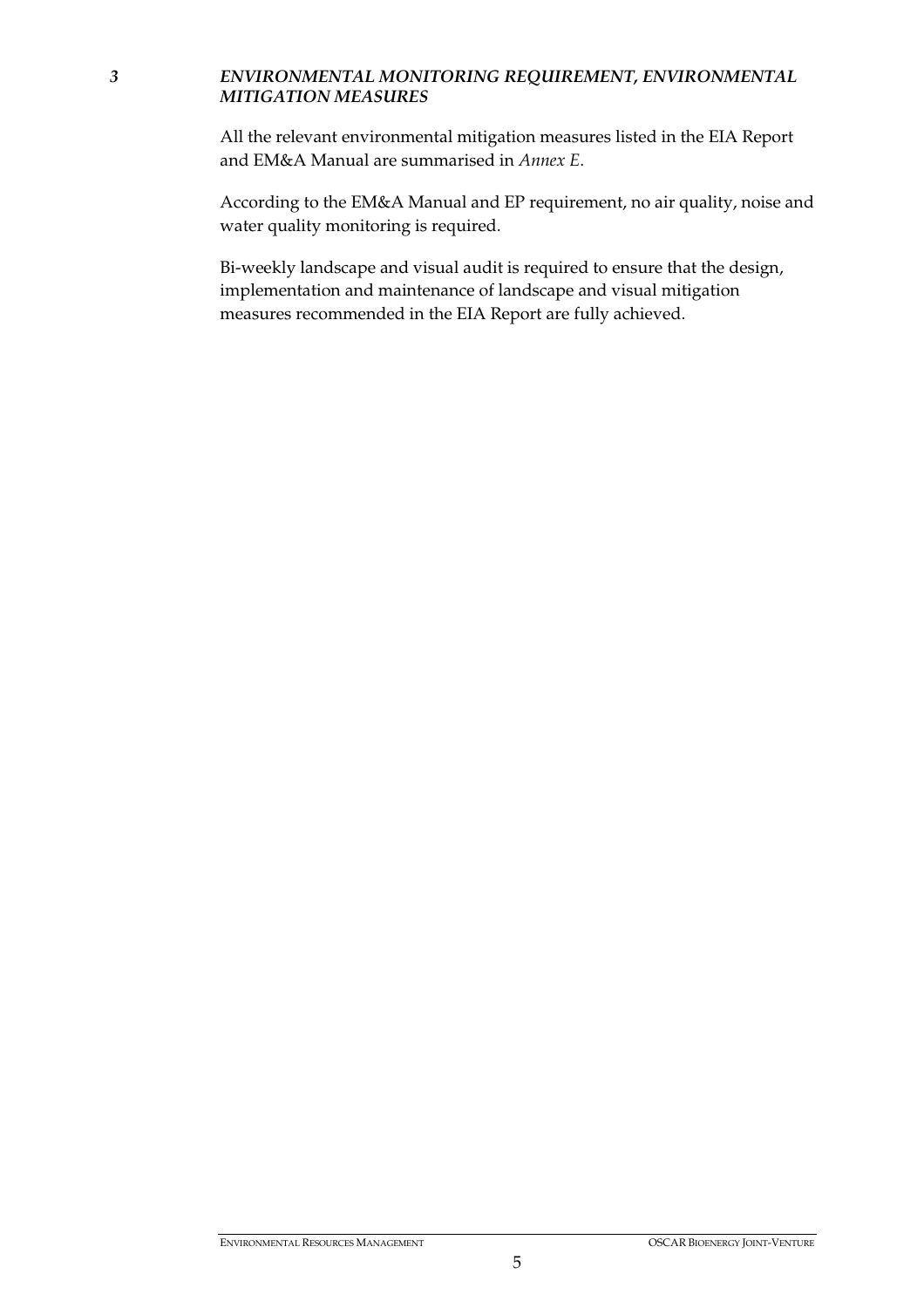## *4 IMPLEMENTATION STATUS ON ENVIRONMENTAL PROTECTION REQUIREMENTS*

The Contractor has implemented environmental mitigation measures and requirements as stated in the approved EIA Report and EM&A Manual. The implementation status of the measures during the reporting period is summarised in *Annex E*.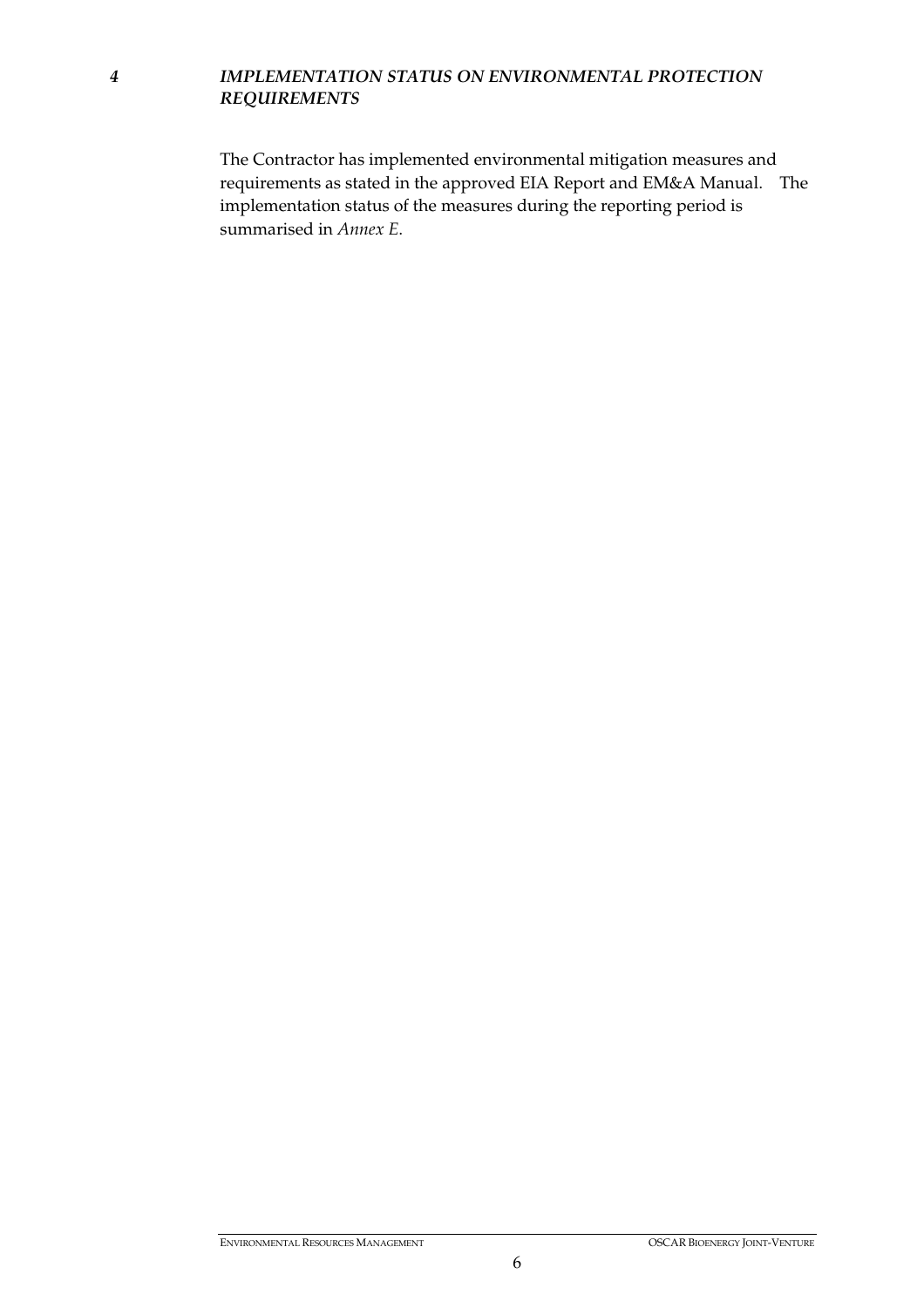Wastes generated from this Project include inert construction and demolition (C&D) materials (public fill) and non-inert C&D materials (construction waste). Construction waste comprises general refuse, metals and paper/cardboard packaging materials. Metals generated from the Project are also grouped into construction waste as the materials were not disposed of with others at public fill. Reference has been made to the Monthly Summary Waste Flow Table prepared by the Contractor (see *Annex F*). With reference to the relevant handling records and trip tickets of this Project, the quantities of different types of waste generated in the reporting month are summarised in *Table 5.1*.

| Month / Year  | Quantity                                   |                                               |                                                          |                   |  |
|---------------|--------------------------------------------|-----------------------------------------------|----------------------------------------------------------|-------------------|--|
|               | Total Inert C&D<br>Materials Generated (a) | Non-inert C&D Materials (b)                   |                                                          |                   |  |
|               |                                            | <b>C&amp;D</b> Materials<br>Recycled $\alpha$ | <b>C&amp;D</b> Waste<br>Disposed of at<br>Landfill $(d)$ | Chemical<br>Waste |  |
| February 2016 | 4,166.42 tonnes                            | 589.00 kg                                     | 16.57 tonnes                                             | 0 L               |  |

## *Table 5.1 Quantities of Waste Generated from the Project*

**Notes:** 

(a) Inert C&D materials (public fill) include bricks, concrete, building debris, rubble and excavated spoil. In total, 4,166.42 tonnes of inert C&D material were generated from the Project, of which 0.00 tonnes were reused in this Contract and the 4,166.42 tonnes were disposed as public fill to Fill Banks at Tuen Mun Area 38 and Tseung Kwan O Area 137. The detailed waste flow is presented in *Annex F.*

(b) Non-inert C&D materials (construction wastes) include metals, paper / cardboard packaging waste, plastics and other wastes such as general refuse. Metals generated from the Project were grouped into construction wastes as the materials were not disposed of with others at the public fill.

(c) 510.00 kg of metals, 79.00 kg of papers/ cardboard packing and 0.00 kg of plastics were sent to recyclers for recycling during the reporting period.

(d) Construction wastes other than metals, paper/cardboard packaging, plastics and chemicals were disposed of at NENT Landfill by subcontractors.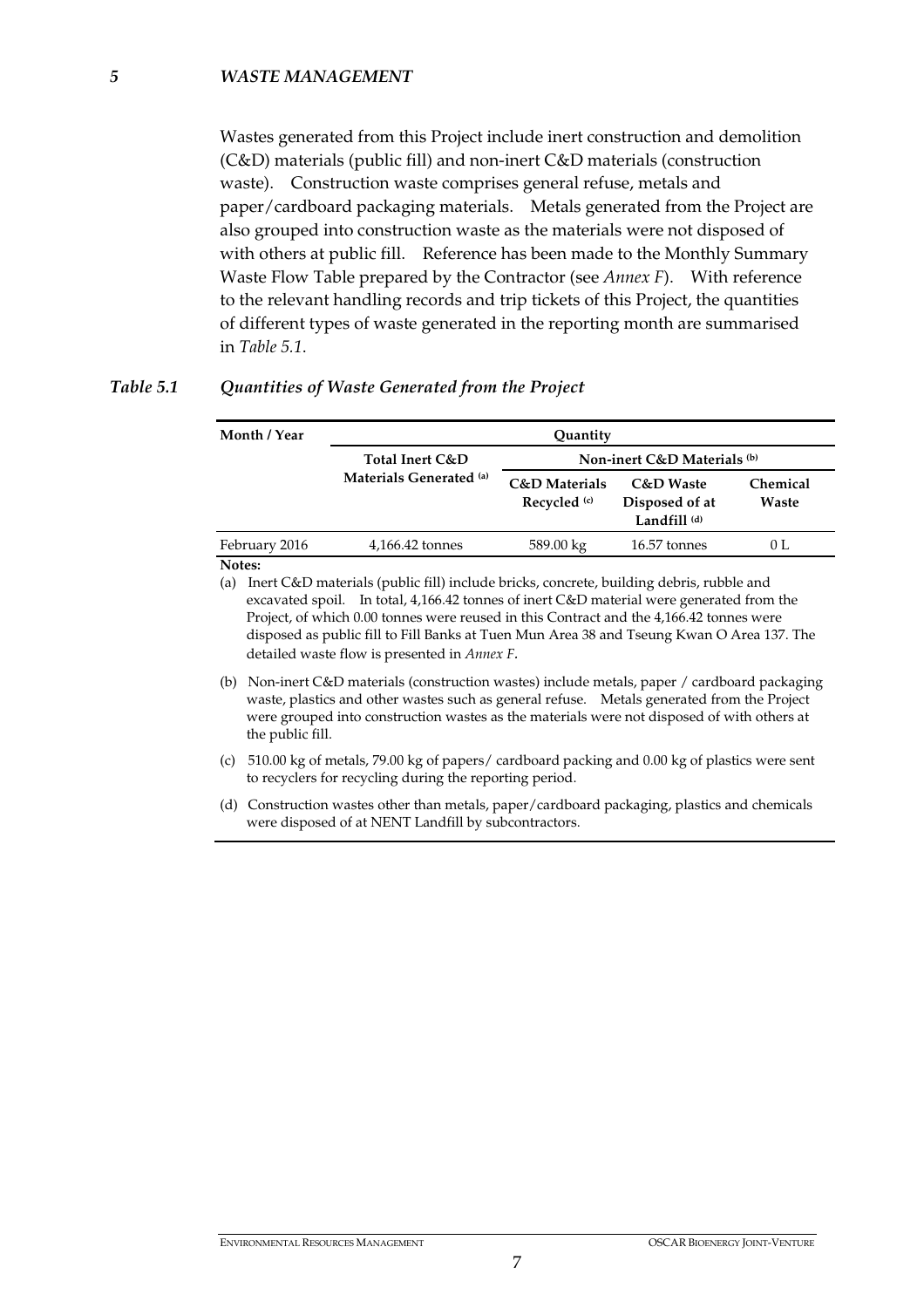### *6 ENVIRONMENTAL INSPECTIONS*

#### *6.1 WEEKLY SITE AUDITS*

Joint site inspections were conducted by representatives of the Contractor, the ER, IC and the ET on 5, 12, 17 and 26 February 2016. The IEC was also present at the joint inspection on 17 February 2016. Follow-up actions resulting from the last site inspections were taken as reported by the Contractor and their results were observed in the site inspections conducted in the reporting period.

Key observations during the reporting period are summarised as follows:

*5 February 2016* 

No observation was found.

#### *12 February 2016*

• Oil patch was observed on ground near the wastewater treatment tank. It was recommended to enclose and label the contaminated soil for collection by the licensed collector.

17 *February 2016* 

- Several empty chemical containers were found on bare ground near the wastewater treatment facility. The contractor was advised to ensure proper storage of the chemical waste or remove them for chemical waste disposal.
- Chemical waste stored in the chemical waste storage area were found to be without chemical waste label. The contractor was reminded to provide corresponding chemical waste label to them.

*26 February 2016* 

No observation was found.

#### *6.2 LANDSCAPE AND VISUAL AUDIT*

In accordance with the EM&A Manual, bi-weekly landscape and visual inspection is required to ensure that the design, implementation and maintenance of landscape and visual mitigation measures recommended in the EIA Report are fully achieved. Onsite inspections of the landscape and visual mitigation measures were performed on 12 and 26 February 2016.

Follow-up actions resulting from the last site inspections were taken as reported by the Contractor and their results were observed in the site inspections conducted in the reporting period.

It was confirmed that the necessary landscape and visual mitigation measures as summarised in *Annex E* were generally implemented by the Contractor.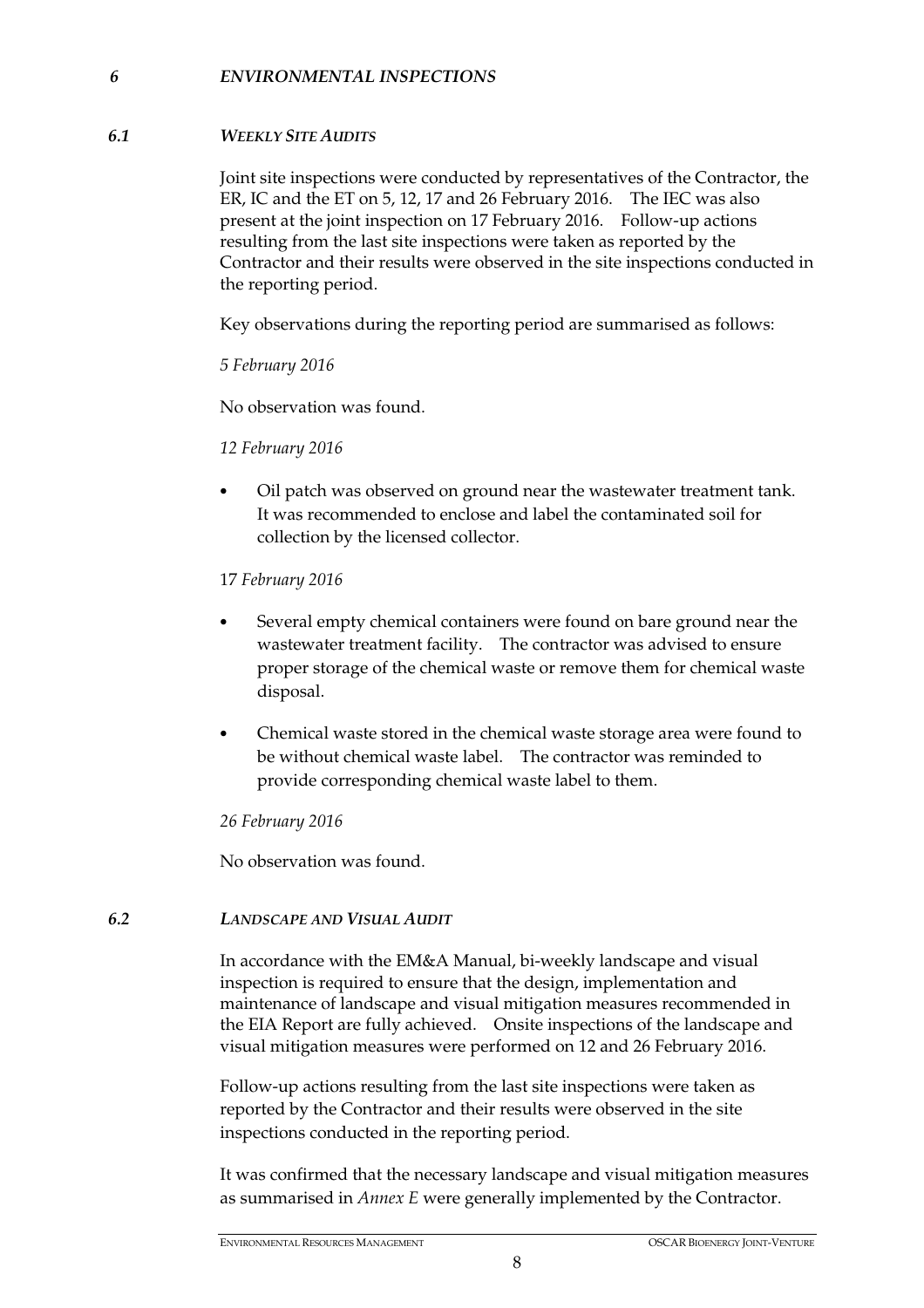No specific observation was found during site inspection on 12 and 26 February 2016.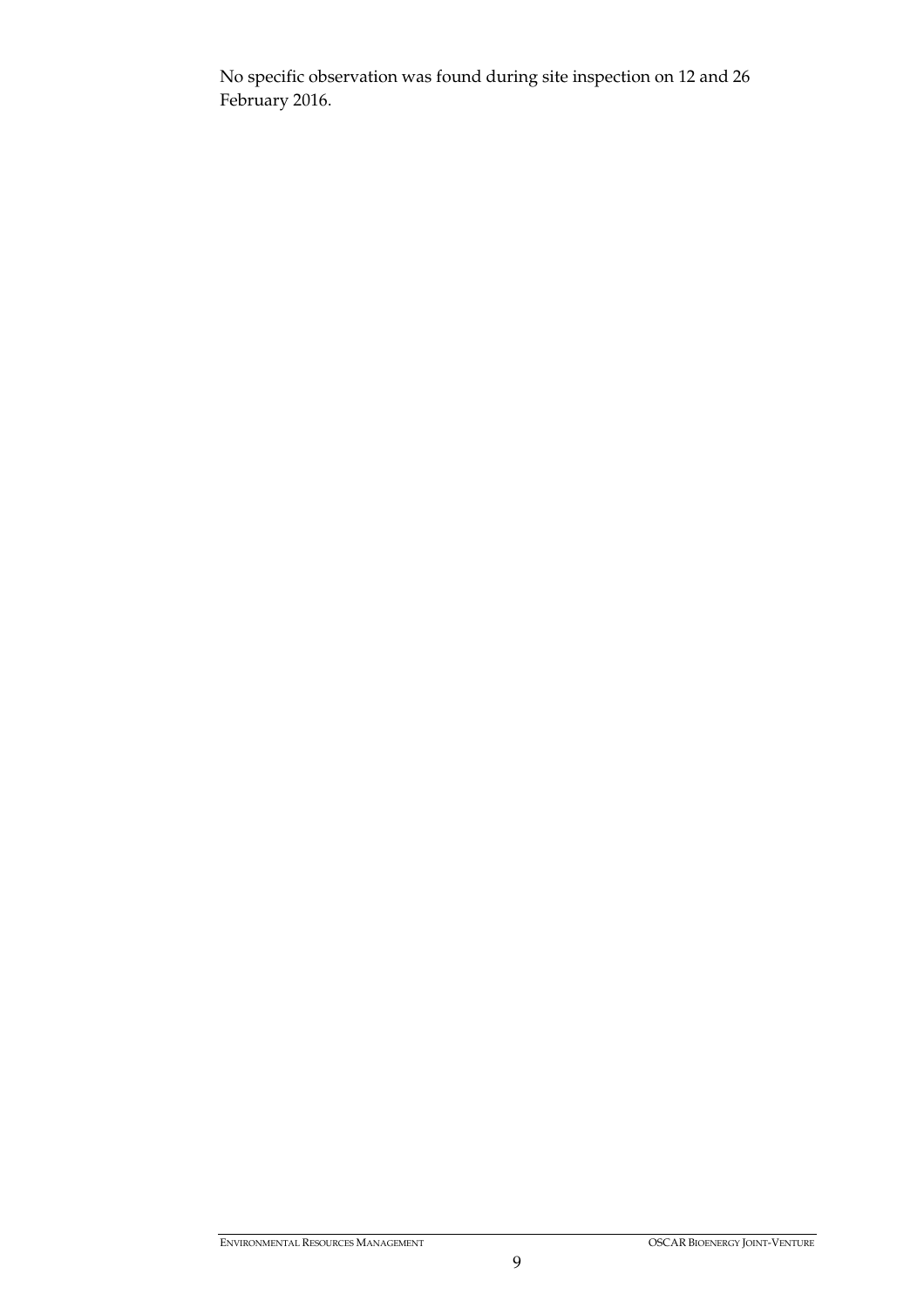## *7 ENVIRONMENTAL NON-CONFORMANCE*

## *7.1 SUMMARY OF ENVIRONMENTAL NON-COMPLIANCE*

No non-compliance event was recorded during the reporting period.

### *7.2 SUMMARY OF ENVIRONMENTAL COMPLAINT*

No complaint was received during the reporting period. The cumulative environmental complaint log is shown in *Annex G*.

### *7.3 SUMMARY OF ENVIRONMENTAL SUMMON AND SUCCESSFUL PROSECUTION*

No summon/prosecution was received during the reporting period. The cumulative summons/prosecution log is shown in *Annex G*.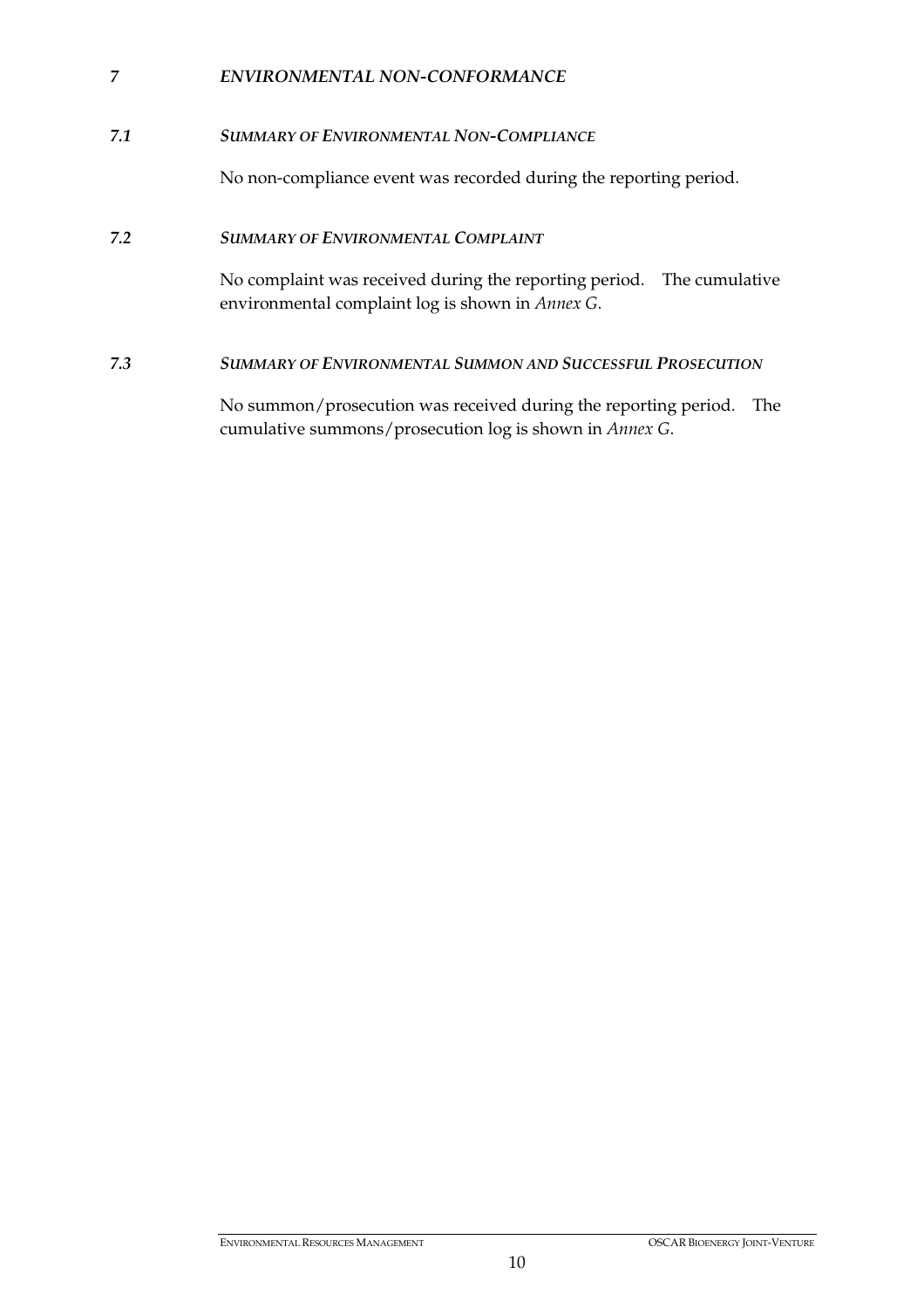## *8 FUTURE KEY ISSUES*

### *8.1 KEY ISSUES FOR THE COMING MONTH*

Works to be undertaken for the coming monitoring period are summarised in *Table 8.1*.

### *Table 8.1 Construction Works to be undertaken in the Next Reporting Period*

#### **Construction Activities Undertaken**

- Construction and Raft Foundation Works for Building 1;
- Construction and Superstructure Works for Building 2;
- Excavation Works for Building 3;
- Installation Works for AD Tank;
- Construction Works for Boundary Wall and Boundary Fence Wall;
- Construction Works for second Site Access;
- Construction Works for Boundary Wall;
- Construction Works for Site-wise Drainage and
- Earthling Installation Works.

Potential environmental impacts arising from the above construction activities will be mainly associated with dust, construction noise, site runoffs, waste management and landscaping issues.

#### *8.2 CONSTRUCTION PROGRAMME*

The most up-to-date construction programme for the Project is presented in *Annex C***.**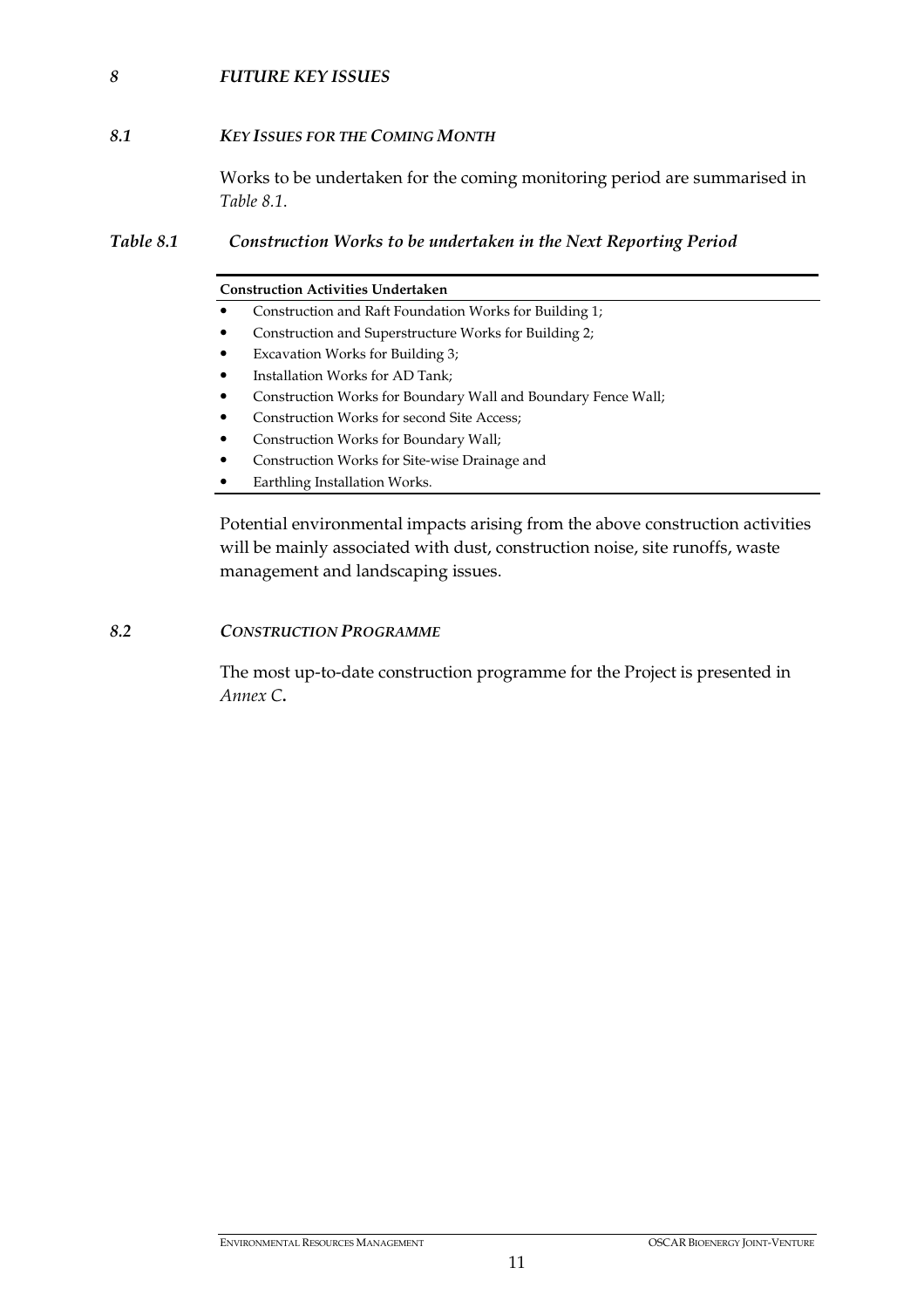#### *9 CONCLUSIONS*

This EM&A Report presents the EM&A programme undertaken during the reporting period from 1 February 2016 to 29 February 2016 in accordance with EM&A Manual and requirements of EP (FEP-01/395/2010/C).

No air quality, noise and water quality monitoring is required.

Bi-weekly landscape and visual monitoring was conducted in the reporting period. The necessary landscape and visual mitigation measures recommended in the EIA Report were generally implemented by the Contractor.

No non-compliance event was recorded during the reporting period.

No complaint and summons/prosecution was received during the reporting period.

The ET will keep track of the EM&A programme to ensure compliance of environmental requirements and the proper implementation of all the necessary mitigation measures in the coming periods.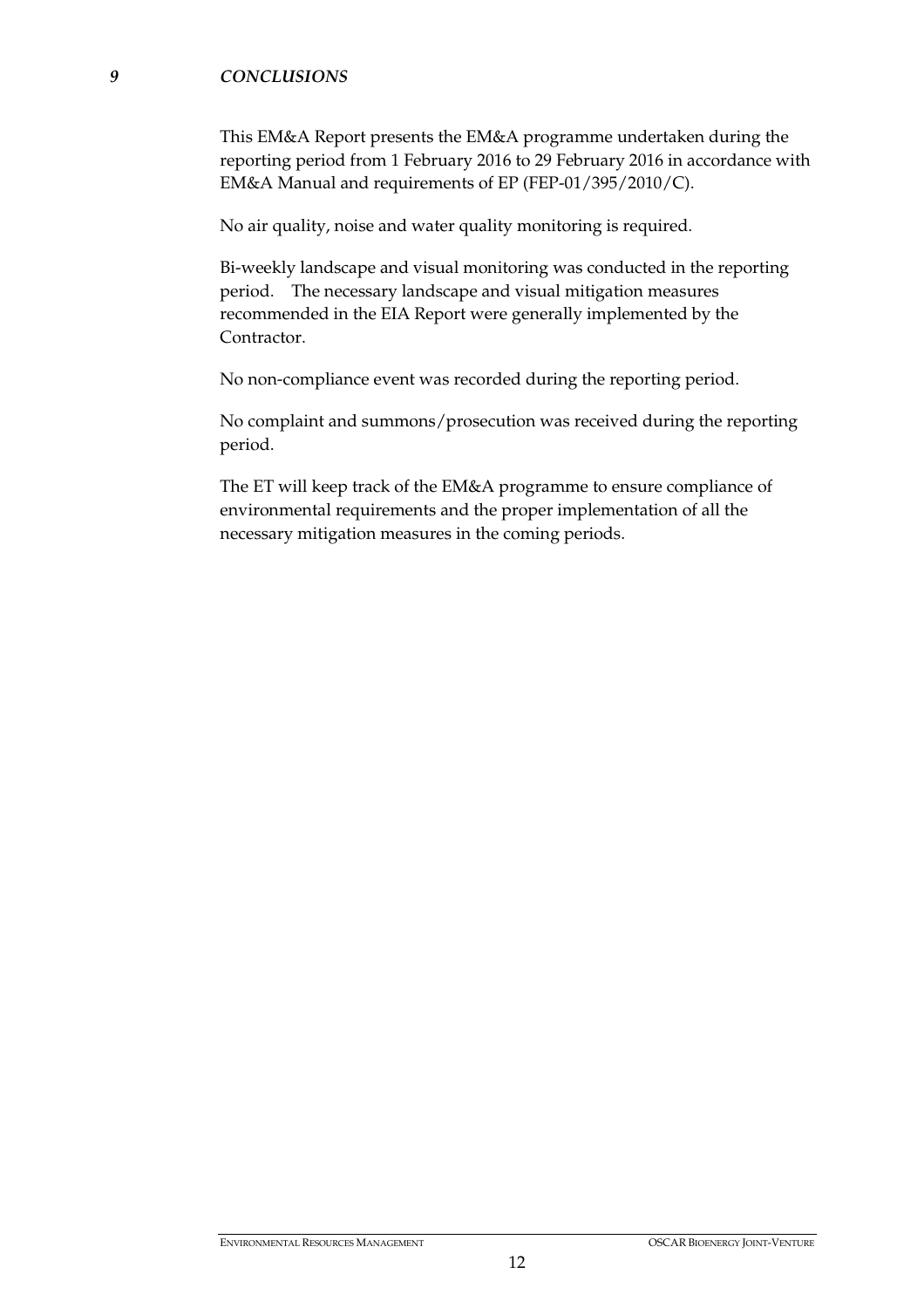## **EXECUTIVE SUMMARY**

The construction works of *No. EP/SP/61/10 Organic Waste Treatment Facilities Phase I (the Project)* commenced on 21 May 2015. This is the 9<sup>th</sup> monthly Environmental Monitoring and Audit (EM&A) report presenting the EM&A works carried out during the period from 1 February 2016 to 29 February 2016 in accordance with the EM&A Manual.

### Summary of Construction Works undertaken during the Reporting Month

Works undertaken in the reporting month included:

- Excavation, Earthling Installation and Concrete Footing Works for Building 1;
- Construction and Superstructure Works for Building 2;
- Construction, Superstructure and Sheet Pile Extraction Works for AD Tank;
- Construction Works for Boundary Wall; and
- Excavation Works for Biogas Holder Area.

### Environmental Monitoring and Audit Progress

A summary of the monitoring activities undertaken in this reporting period is listed below:

| • Joint Environmental Site Inspection | 4 times |
|---------------------------------------|---------|
|                                       |         |

• Landscape & Visual Monitoring 2 times

### Waste Management

Waste generated from this Project includes inert construction and demolition (C&D) materials (public fill) and non-inert C&D materials (construction wastes).

Inert C&D materials (public fill) include bricks, concrete, building debris, rubble and excavated spoil. In total, 4,166.42 tonnes of inert C&D material were generated from the Project, of which 0.00 tonnes were reused in this Contract. The 4,166.42 tonnes of inert C&D material were disposed of as public fill to the Fill Banks at Tuen Mun Area 38 and Tseung Kwan O Area 137.

Non-inert C&D materials (construction wastes) include metals, paper / cardboard packaging waste, plastics and other wastes such as general refuse. 510.00 kg of metals, 79.00 kg of papers/ cardboard packing and 0.00 kg of plastics were sent to recyclers for recycling during the reporting period. 16.57 tonnes of general refuse was disposed as landfill.

0 L of chemical waste was collected by licenced waste collector and sent to West New Territories (WENT) Landfill.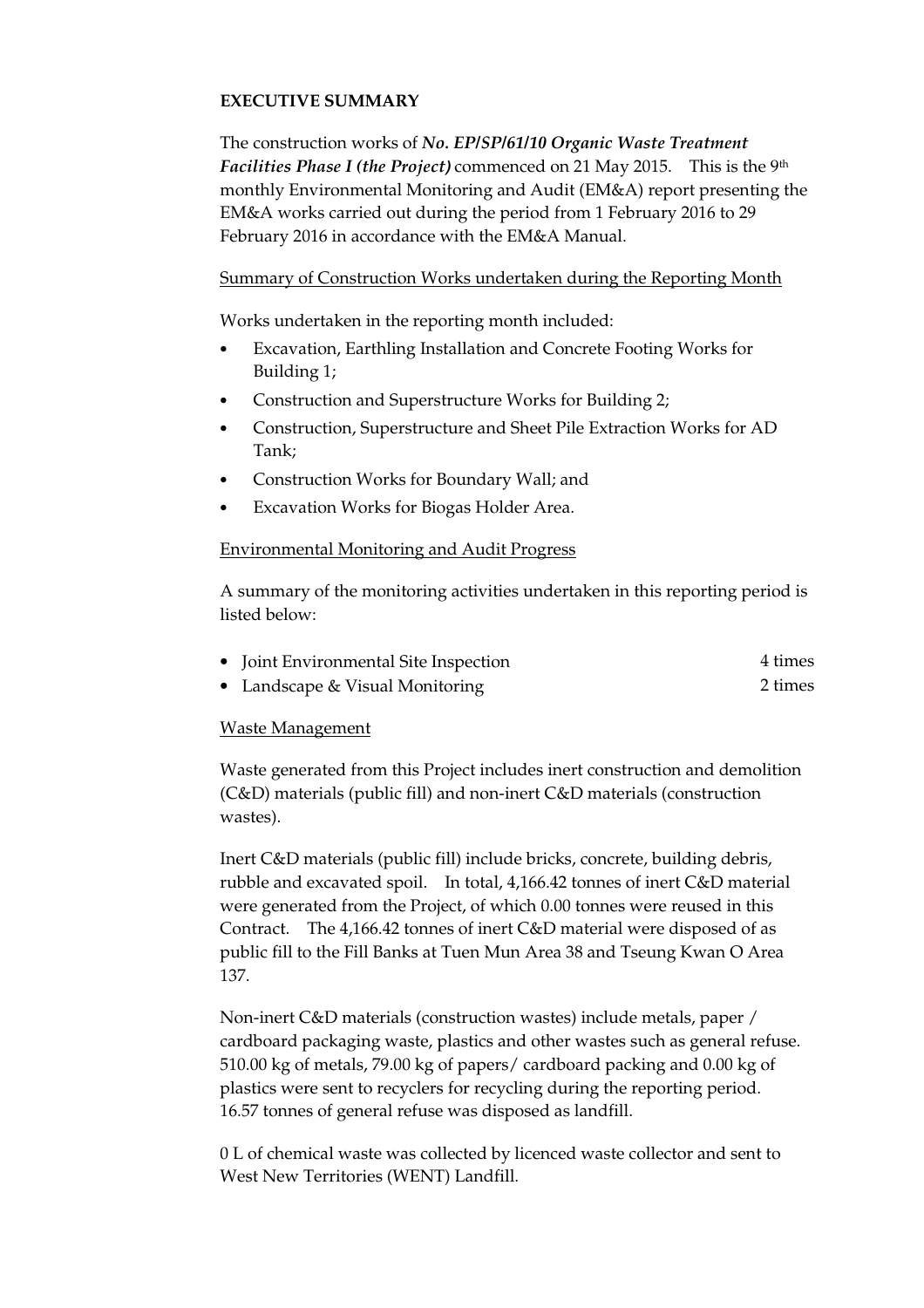## Environmental Site Inspection

Four weekly joint environmental site inspections were carried out by the representatives of the Contractor, SOR and the Environmental Team (ET). The IEC was also present at the joint inspection on 17 February 2016. Details of the audit findings and implementation status of the mitigation measures are presented in *Section 6.1*.

## Landscape & Visual

Onsite inspections on landscape and visual mitigation measures were performed on 12 and 26 February 2016. Details of the audit findings and implementation status of the mitigation measures are presented in *Sections 6.2*.

## Environmental Exceedance/Non-conformance/Compliant/Summons and Prosecution

No exceedance was recorded during the reporting period.

No non-compliance event was recorded during the reporting period.

No environmental complaint and summon/prosecution was received in this reporting period.

## Future Key Issues

Works to be undertaken in the next reporting month include:

- Construction and Raft Foundation Works for Building 1;
- Construction and Superstructure Works for Building 2;
- Excavation Works for Building 3;
- Installation Works for AD Tank;
- Construction Works for Boundary Wall and Boundary Fence Wall;
- Construction Works for second Site Access:
- Construction Works for Boundary Wall;
- Construction Works for Site-wise Drainage and
- Earthling Installation Works.

Environmental impacts arising from the above construction activities are mainly associated with dust, construction noise, site runoffs, waste management and landscaping issues.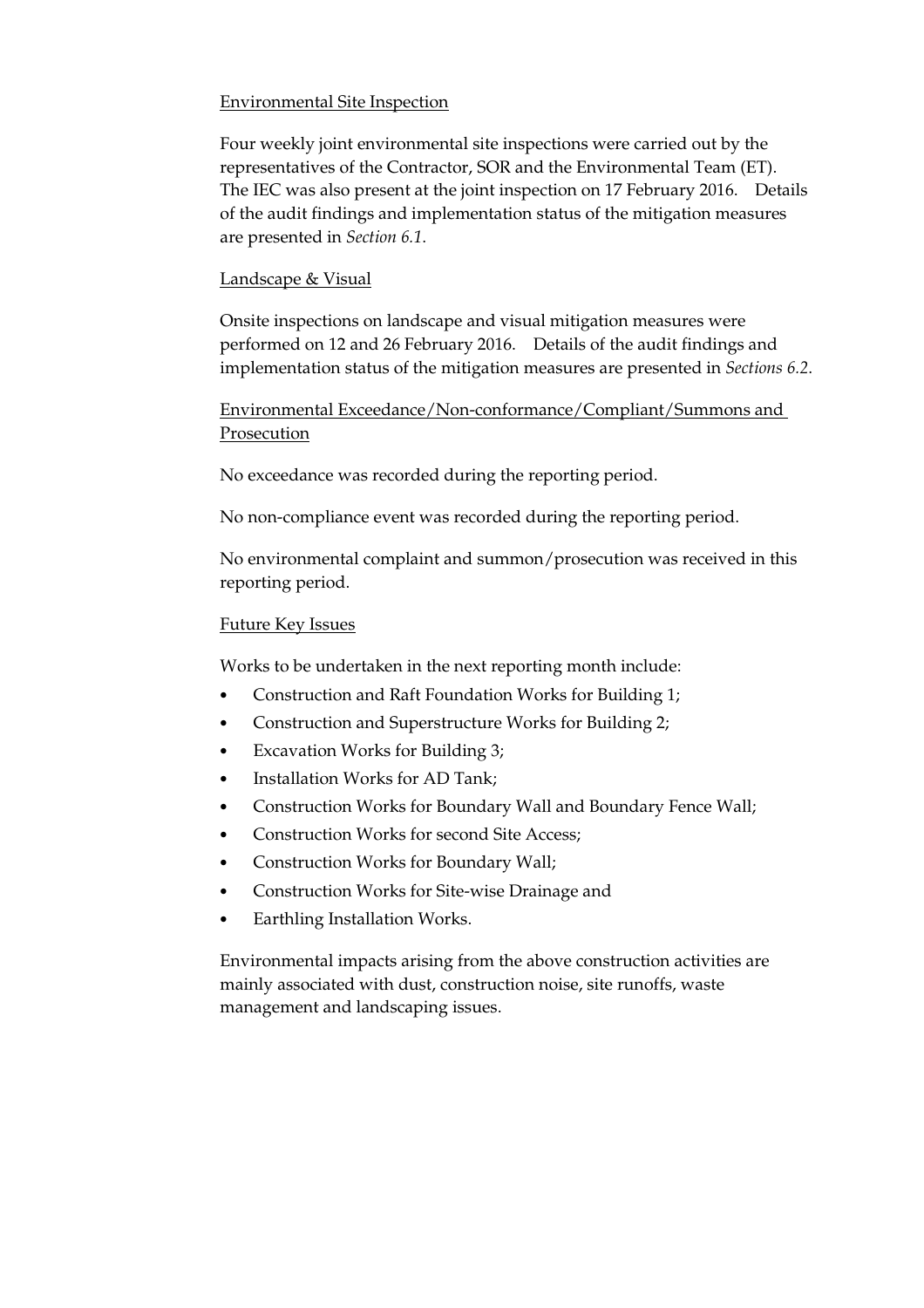*CONTENTS* 

# *EXECUTIVE SUMMARY*

| 1              | <b>INTRODUCTION</b>                                               | $\mathbf{1}$     |
|----------------|-------------------------------------------------------------------|------------------|
| 1.1            | <b>PURPOSE OF THE REPORT</b>                                      | $\mathbf{1}$     |
| 1.2            | <b>STRUCTURE OF THE REPORT</b>                                    | $\mathbf{1}$     |
| 2              | <b>PROJECT INFORMATION</b>                                        | $\overline{3}$   |
| 2.1            | <b>BACKGROUND</b>                                                 | $\mathfrak{Z}$   |
| 2.2            | <b>GENERAL SITE DESCRIPTION</b>                                   | $\mathfrak{Z}$   |
| 2.3            | <b>CONSTRUCTION ACTIVITIES</b>                                    | $\boldsymbol{4}$ |
| 2.4            | PROJECT ORGANISATION AND MANAGEMENT STRUCTURE                     | $\boldsymbol{4}$ |
| 2.5            | <b>STATUS OF ENVIRONMENTAL APPROVAL DOCUMENTS</b>                 | 4                |
| $\mathfrak{Z}$ | ENVIRONMENTAL MONITORING REQUIREMENT, ENVIRONMENTAL               |                  |
|                | <b>MITIGATION MEASURES</b>                                        | 5                |
| 4              | <b>IMPLEMENTATION STATUS ON ENVIRONMENTAL PROTECTION</b>          |                  |
|                | <b>REQUIREMENTS</b>                                               | 6                |
| 5              | <b>WASTE MANAGEMENT</b>                                           | 7                |
| 6              | <b>ENVIRONMENTAL INSPECTIONS</b>                                  | 8                |
| 6.1            | <b>WEEKLY SITE AUDITS</b>                                         | $\boldsymbol{8}$ |
| 6.2            | <b>LANDSCAPE AND VISUAL AUDIT</b>                                 | 8                |
| 7              | ENVIRONMENTAL NON-CONFORMANCE                                     | 10               |
| 7.1            | <b>SUMMARY OF ENVIRONMENTAL NON-COMPLIANCE</b>                    | 10               |
| 7.2            | <b>SUMMARY OF ENVIRONMENTAL COMPLAINT</b>                         | 10               |
| 7.3            | <b>SUMMARY OF ENVIRONMENTAL SUMMON AND SUCCESSFUL PROSECUTION</b> | 10               |
| 8              | <b>FUTURE KEY ISSUES</b>                                          | 11               |
| 8.1            | <b>KEY ISSUES FOR THE COMING MONTH</b>                            | 11               |
| 8.2            | <b>CONSTRUCTION PROGRAMME</b>                                     | 11               |
| 9              | <b>CONCLUSIONS</b>                                                | 12               |